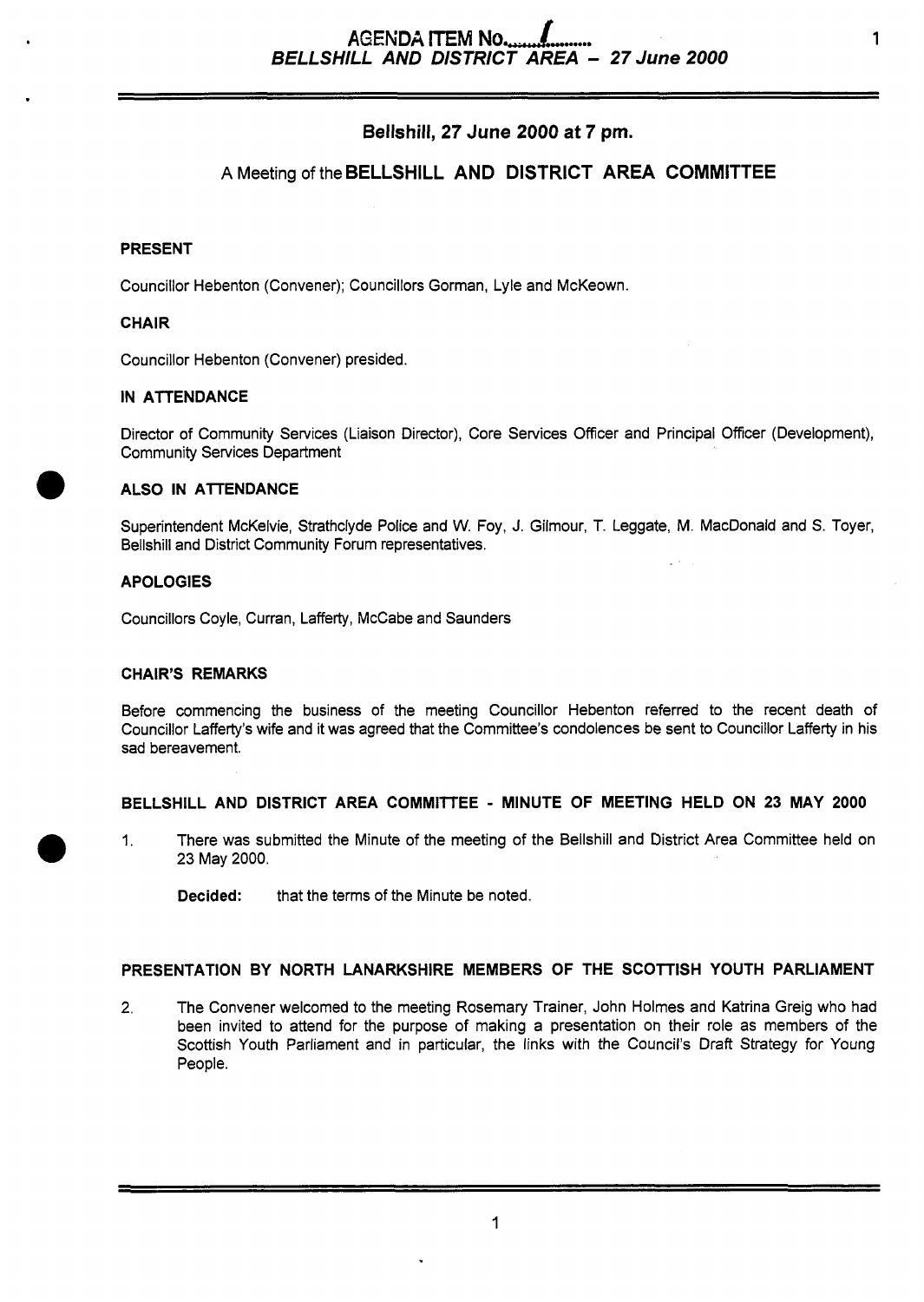There then followed a question and answer session during which it was noted that Katrina Greig was Secretary to the Scottish Youth Parliament and Steven Jack from Motherwell was Chair of the Parliament.

At the conclusion of the session the Convener thanked the members of the Scottish Youth Parliament for their informative presentation.

**Decided:** that the presentation be noted.

## **BELLSHILL AND DISTRICT COMMUNITY FORUM** - **UPDATE**

**3.** With reference to paragraph 5 of the Minute of the meeting of this Committee held on 23 May 2000, there was submitted a report (docketed) dated 16 June 2000 by the Liaison Director advising (1) on the progress made towards the re-establishment of the Bellshill and District community Forum; (2) that the Forum held its latest meeting on 15 June 2000, a note of which was attached as Appendix 1 to the report, and (3) that the Forum Members in attendance had (a) intimated their concern about the lack of representation from areas outwith Central Bellshill, namely Holytown, Newarthill, Tannochside, Viewpark and Birkenshaw, and (b) suggested that the Forum should have a standing item on the Area committee Agenda.

### **Decided:**

- (1) that the Liaison Director be authorised to notify groups and organisations within the areas highlighted in the report of the availability of places on the Community Forum;
- **(2)** that the contents of the note of the Community Forum Meeting as detailed in Appendix 1 to the report be noted;
- (3) that there be a standing item on the Area Committee Agenda for the Community Forum.
- **(4)** that the Liaison Director submit a further report on the ongoing development of the Community Forum to a future meeting of the Area Committee, and
- **(5)** that the contents of the report be otherwise noted.

## **STRATHCLYDE COUNTRY PARK DEVELOPMENT STRATEGY**

**4.** The Liaison Director referred to paragraph 28 of the Minute of the meeting of the Community Services Committee held on 13 June 2000, when that Committee having considered a report dated 5 June 2000 by the Director of Community Services on the development strategy for Strathclyde Country Park, had agreed (1) that the Director of Community Services investigate and identify revenue generating developments and the availability and attraction of outdoor events appropriate in scale and nature to the environment of Strathclyde Country Park and report to the Community Services Committee on the results of his findings in due course; (2) that the strategies for development of the Park as contained in Section **4** of the report, be endorsed; (3) that the application of criteria for development of the Park, as contained in Section 5 of the report be agreed, and **(4)** that the opportunities for development of the Park, as detailed in Sections 6, 7 and 8 of the report as amended be noted.

In this connection there was submitted a copy of the report dated 5 June by the Director of Community Services and the Director was heard in further explanation of the report.